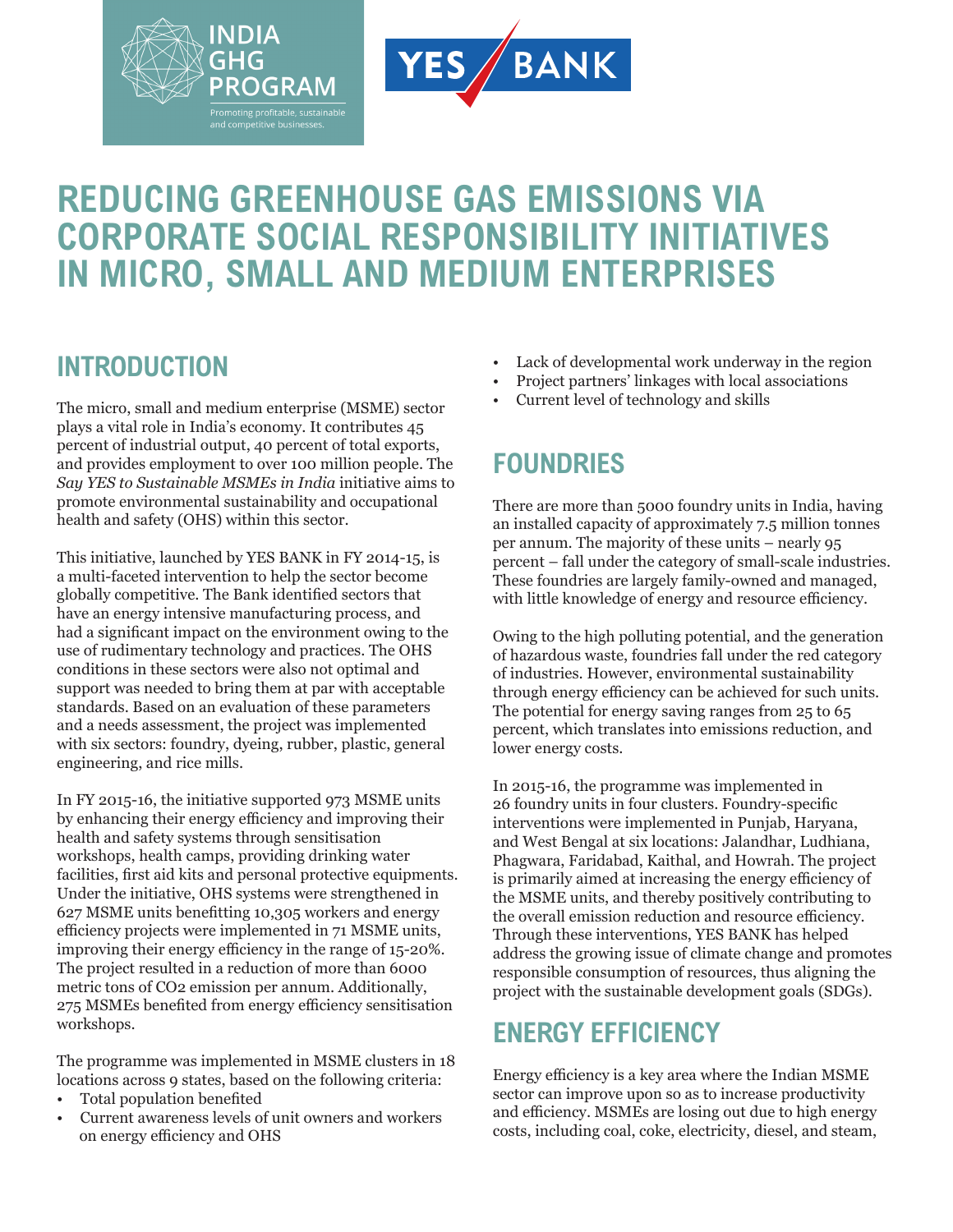as well as inefficiencies in the system. Due to the use of conventional technologies, units are forced to spend more for a given output than is needed. In order to reduce these costs, they have to either retrofit or upgrade to newer technologies. This would reduce their operational costs and enhance their overall competitiveness.

Foundries face challenges like excessive fuel and power consumption, lower coke to metal ratio, high melting costs, and high carbon emissions.

The methodology for energy efficiency intervention in the foundry sector included the following steps: *i. Mapping of the targeted cluster* in order to collect all the relevant information about the cluster, such as geographical spread, socio-economic conditions prevalent, total number of units, and number of units with potential for intervention.

*ii. Collection of baseline information*, consent letters, and walk-through audits. This included information on annual production, types of raw materials used and their annual consumption, energy used, and problems related to energy consumption.

In the pre-intervention audit, a detailed study of all the energy intensive processes that were carried out in the selected units of the targeted clusters was done. The preintervention audit report of foundries contains details of raw materials consumed, blast pressure generated in the furnace, melting rate obtained during the cupola run, coke to metal ratio, etc.

INTERVENTION | Based on the report from the preintervention audits, recommendations were given to the units in order to improve their energy efficiency. These recommendations were mostly multi-pronged approaches, which included using the right capacitor to achieve a higher power factor, regulation of the sanctioned load as per requirement of the unit, replacement of motors with more efficiency and specialized motors, improved welding techniques, reduction of health loss by way of recycling and refractory lining of the furnace. Pressure regulators and pressure monitoring devices were also installed to ensure the system pressure is maintained at the optimum level in order to ensure higher efficiency. Blowers used in the furnace were retrofitted with fan speed controllers and timers to increase practical efficiency. Overall efficiency was also improved through waste minimization and periodic servicing of the system.

POST-INTERVENTION AUDIT | The post intervention audit was conducted in those units where the recommendations made by the expert team were fully



or partially implemented. During the post-intervention audit, the effect of the implemented energy efficiency measures was analysed. The level of energy efficiency obtained in the selected unit on each of the systems where the recommendations have been implemented was measured and documented. For each unit, a report was created with detailed information on each stage of the project including, systems studied, observations and recommendations made, and annualized results achieved post-implementation, and time period of return on the investment.

### MONITORING AND EVALUATION | The

monitoring framework for the project is divided into a six stage integrated process starting with project initiation and strategy, partner selection and evaluation, initiation, launch and operation, technical target or outcome monitoring, budget utilisation and expenditure monitoring, and impact or social return on investment (SROI) assessment. The project is monitored and evaluated monthly with the help of ground implementation partners and the YES BANK team. There are project specific periodic review mechanisms in place, with quarterly third part assessments leading to annual assurance and reporting of the numbers.

SUSTAINABILITY OF THE PROJECT | Say YES to Sustainable MSMEs in India has proactively incorporated changes in its approach to bring in more inclusivity and participation from the stakeholders. The project in its first phase began with interventions at a unit level, and since then, has evolved into a cluster-based approach. In phase three of project, which will be launched this year, the aim is to create model clusters under each MSME

### SROI = Social Impact Value - Initial Investment Initial Investment

The SROI score for this project was calculated to be 2.87, which depicts that for every one rupee invested by YES BANK, there is a social return of 2.87 rupees. The parameters considered were units of fuel saved, metric tonnes of carbon emissions reduced, reduction in energy efficiency consultation charges, increase in productivity, and attribution factors.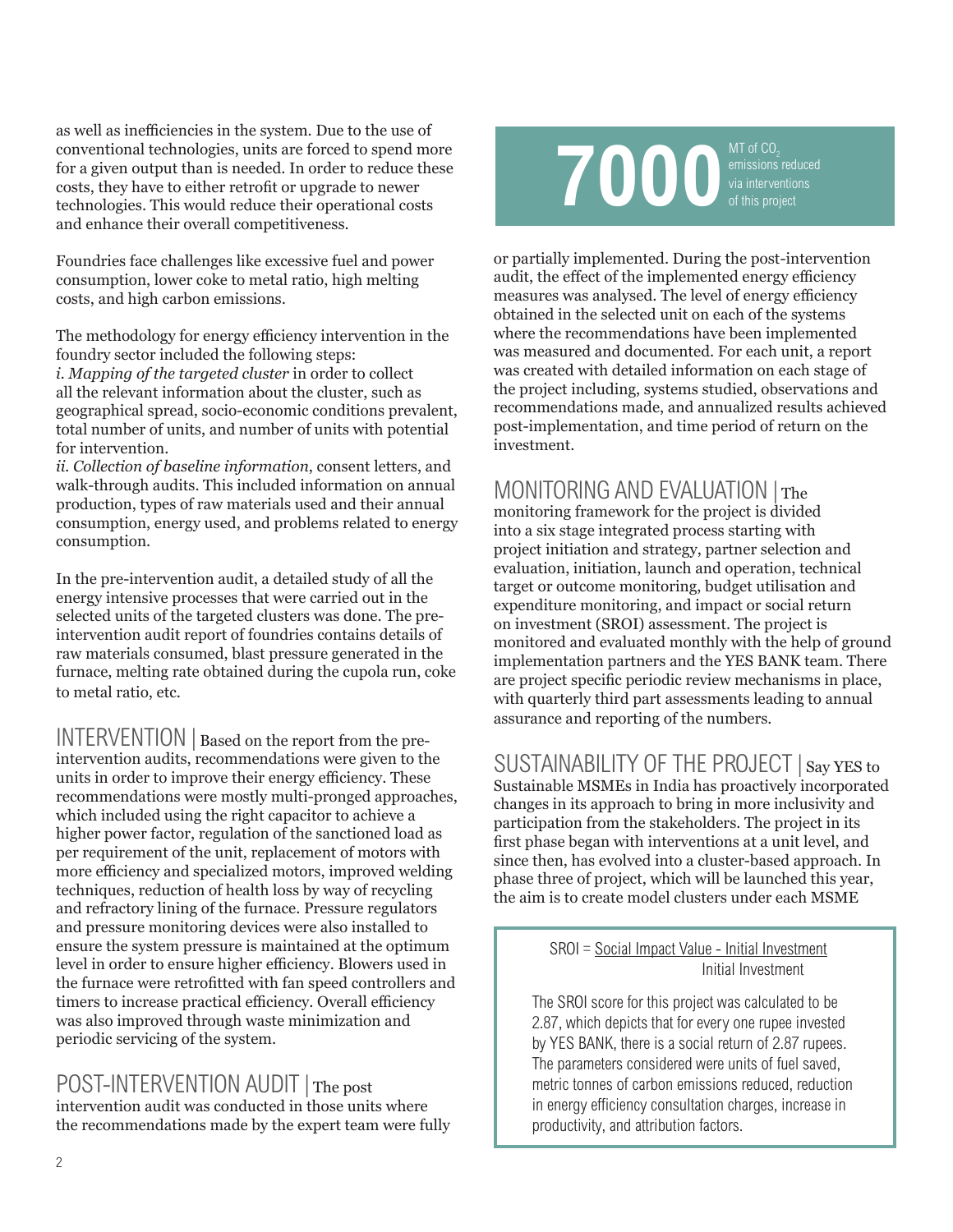association, that would ensure long-term shared value. In this phase, groups of 8-10 MSME units will be identified and targeted to develop model clusters. YES BANK has been consistently increasing the financial participation of the beneficiaries of the project. While the first year was entirely funded by the Bank, phases two and three has a part-funding model. This is to ensure that the Bank can exit once sufficient participation from individual units and MSME associations are built up. The project depends heavily on implementation and coordination, and the Bank has strategically tried to source expertise locally, wherever possible. For example, in Rajkot, the energy audits are carried out by an expert team, headed by a professor from a local engineering college. This adds value in multiple ways, including region-specific solutions, leveraging local networks, and cost optimisation.

In the last two years, *Say YES to Sustainable MSMEs in India* has been scaled-up manifold and replicated across the country. In the first year, the project was implemented in three locations in Punjab. In the second year, the project was scaled up to 9 states and 18 locations, and in the third phase, the project being implemented in 11 states – Gujarat, Tamil Nadu, Telangana, Punjab, Rajasthan, Haryana, Delhi, Madhya Pradesh, West Bengal, and Karnataka. The project was also scaled-up in terms of its reach to more sectors within the MSME space. While the project focused only on foundries in the first year, the scope extends to more than 12 other sectors, including dyeing, rubber, plastic, general engineering, textile, rice mills, auto ancillaries, industrial tools and pumps, sports goods, handicrafts, railway vendors, and others.

#### **TABLE: Case Example**

In Punjab, 26 foundry units were part of the cluster. The pre-intervention audit and impact for two units are highlighted below. This cluster has seen an overall reduction of 809.7 metric tonnes of coke, with emissions savings of 2458.66 tCO<sub>2</sub>.

| <b>UNIT 1: LUDHIANA</b>                                                                                                                                                                              | <b>UNIT 2: JALANDHAR</b>                                                                                                                                                                                                              |
|------------------------------------------------------------------------------------------------------------------------------------------------------------------------------------------------------|---------------------------------------------------------------------------------------------------------------------------------------------------------------------------------------------------------------------------------------|
| <b>INTERVENTION CYCLE</b>                                                                                                                                                                            |                                                                                                                                                                                                                                       |
| Installation of air pressure gauges to maintain optimum air pressure<br>in the furnace<br>Increase size of coke used in the furnace<br>Establish standard operating procedures for furnace operation | Replacement of fuel intensive rotary furnace with efficient divided<br>blast cupola furnace                                                                                                                                           |
| <b>PRE-INTERVENTION SCENARIO</b>                                                                                                                                                                     |                                                                                                                                                                                                                                       |
| Coke Consumption/Run: 2,880 kg<br>Coke to Metal Ratio: 1: 6.84<br>Approx. CO <sub>2</sub> Emission/Run: 7,900 kg                                                                                     | Rotary Furnace<br>Furnace Capacity: 200-250 kg/hr<br>Duration of run: 8-10 hours<br>Melting Cost/kg: Rs.7-8/kg                                                                                                                        |
| <b>POST-INTERVENTION STATUS</b>                                                                                                                                                                      |                                                                                                                                                                                                                                       |
| Coke Consumption/Run: 2,200 kg<br>Coke to Metal Ratio: 1:8.96<br>Approx. CO <sub>2</sub> Emission/Run: 6,500 kg                                                                                      | Divided Blast Cupola Furnace<br>Furnace Capacity: 1000-1200 kg/hr<br>Duration of run: 4-5 hours<br>Melting Cost/Kg: Rs.2-2.5/kg                                                                                                       |
| <b>RESULTS</b>                                                                                                                                                                                       |                                                                                                                                                                                                                                       |
| 680 kg coke saved per run<br>$CO2$ emissions reduced by 1400 kg per run                                                                                                                              | Cost of melting reduced by Rs.5.5-6 per kg<br>Furnace capacity increased by 800kg/hr, due to which the furnace is<br>now operated in 2-3 days                                                                                         |
| <b>RETURN ON INVESTMENT</b>                                                                                                                                                                          |                                                                                                                                                                                                                                       |
| Air Pressure Gauge: Rs.500<br>Training workers on SOP: Rs.1,000<br>Saving of 680 kg of coke per run results in direct saving of Rs.<br>10,000 per run                                                | Cost incurred in erection of Divided Blast Cupola: Rs.6 lakh<br>Castings produced/run: 4,000 kg<br>Reduction in melting cost/kg: Rs.5<br>Savings/run: Rs. 20,000 (4000*5)<br>The investment can be recovered in approximately 30 runs |